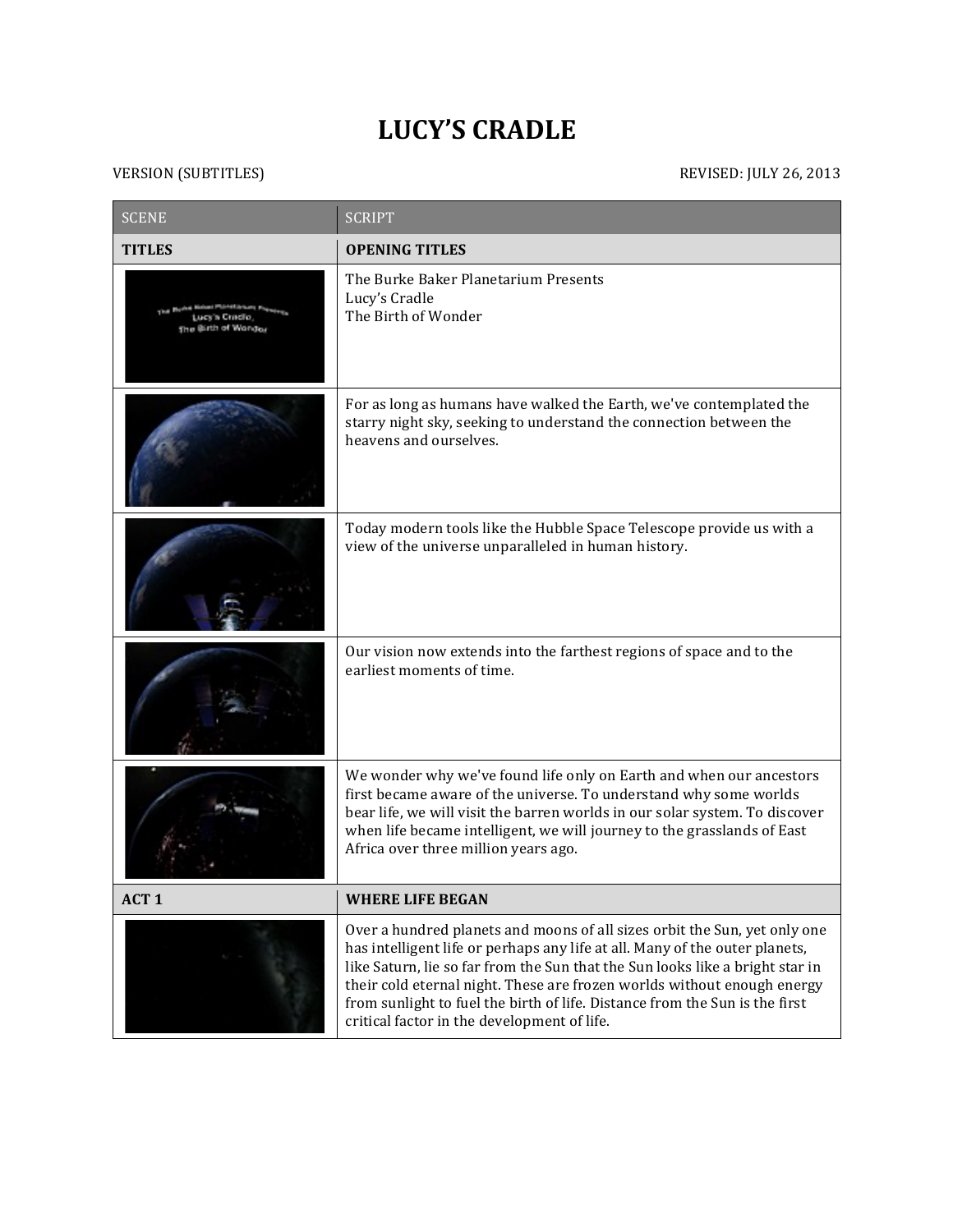| Solar energy increases as we move sunward toward Jupiter. This is a<br>world that produces its own energy by shrinking - generating heat as<br>gravity reduces its size. Turbulent windstorms race through the cloud<br>tops at hurricane speeds, creating bright zones and dark belts in Jupiter's<br>atmosphere. Life is most unlikely in this violent toxic floating world<br>without a solid surface.                                                                                                                                                   |
|-------------------------------------------------------------------------------------------------------------------------------------------------------------------------------------------------------------------------------------------------------------------------------------------------------------------------------------------------------------------------------------------------------------------------------------------------------------------------------------------------------------------------------------------------------------|
| But Jupiter's large moons could harbor life. For instance, Io, closest of the<br>large moons, is an amazing world of dramatic change. Its surface is<br>always active with erupting volcanoes that constantly resurface the<br>moon. But on Io, change is too violent and destructive, and the surface is<br>too unstable for life to develop.                                                                                                                                                                                                              |
| Callisto possesses the most ancient surface. With highly eroded canyons<br>and ice valleys, this world has changed very little since its birth billions<br>of years ago. Although violence destroys life, life cannot develop and<br>evolve on a world without any change. The barren Callisto is as poorly<br>suited for life as the violent Io.                                                                                                                                                                                                           |
| Jupiter's moon Europa looks more like a cracked ice ball than a moon. It<br>is a much less violent place than Io, but much more dynamic than<br>Callisto. On its surface, long fissures mark fracture lines in the icy crust.<br>Underneath could be a liquid ocean and possibly life.                                                                                                                                                                                                                                                                      |
| Jupiter's moon Ganymede also has an icy crust. On Europa and<br>Ganymede, water provides the medium and tidal forces with Jupiter<br>could provide the energy. But any life below these icy surfaces would<br>certainly be simple and primitive. The necessary conditions are present,<br>but they cannot guarantee the emergence of life.                                                                                                                                                                                                                  |
| Moving sunward we reach the red planet Mars. Although just half the<br>size of Earth, Mars is a world of gigantic features like volcanoes larger<br>than Mt. Everest, canyons the width of the United States, and ancient<br>dried up riverbeds. Billions of years ago this world was much wetter<br>with a thicker atmosphere that allowed liquid water on its surface. Life<br>could have begun here long ago, but today's dry and cold Mars cannot<br>support the development of life. Any life on Mars now hides below the<br>planet's parched surface. |
| The Martian atmosphere is too thin to support life, but what about the<br>much thicker atmosphere of Venus? Venus has sometimes been called<br>Earth's sister world. But a closer look by Russian landers reveals a<br>nightmarish planet of intense pressures, extreme temperatures, and<br>sulfuric acid rain. This is a world of the right size and distance from the<br>Sun for life. Yet its atmosphere is poisonous, and its surface too hot and<br>oppressive for life to form. The RIGHT atmosphere is also critical for life.                      |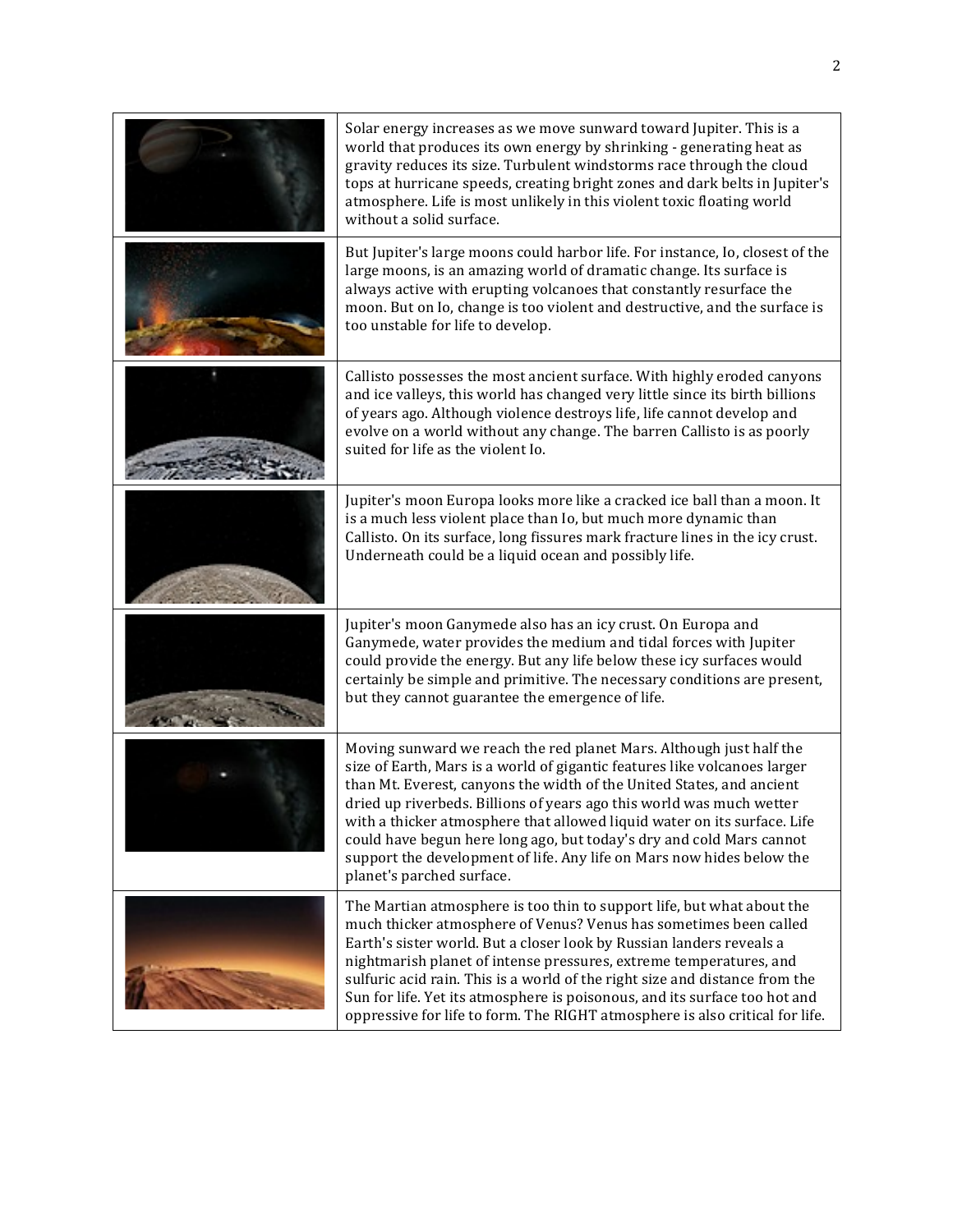|                  | At last we approach the third planet, Earth, covered with fertile land and<br>life-bearing oceans. Solar energy, atmosphere, liquid water, and<br>moderate temperatures - all are here for the development of life. On<br>Earth, life not only exists, but also has become intelligent and aware of its<br>place in the universe. Once life appeared in the oceans of Earth, what<br>conditions caused it to develop into organisms of many cells, complex<br>designs, and eventually, self-awareness?                                                                      |
|------------------|-----------------------------------------------------------------------------------------------------------------------------------------------------------------------------------------------------------------------------------------------------------------------------------------------------------------------------------------------------------------------------------------------------------------------------------------------------------------------------------------------------------------------------------------------------------------------------|
|                  | On Earth, the changing environment forces life to adapt or die. The most<br>dramatic changes affecting life on Earth may have come from space. In<br>1994, a fractured comet plunged into Jupiter, releasing the energy of a<br>thousand atom bombs. Any one of the comet's twenty fragments could<br>have caused major damage on Earth, but Jupiter's gravity captured this<br>comet, thus protecting the inner solar system. Development of life,<br>especially intelligent life, may require a planet like Jupiter to protect<br>inner planets from devastating impacts. |
|                  | Earth's last great impact occurred 65 million years ago. A 10-kilometer<br>wide asteroid slammed into the southern Gulf of Mexico. Its fiery plunge<br>created temperatures hotter than the Sun 's surface. Soot and floating<br>ash could have blotted out the Sun for months, possibly years. Dominant<br>animals, like the Triceratops and Tyrannosaurus rex, could not adapt to<br>the drop in temperature and loss of food supply. Up to 70% of all species<br>perished, including all of the non-flying dinosaurs.                                                    |
|                  | Afterward, the smaller mammals adapted to the new environments,<br>claimed the land that had belonged to the giant reptiles, and flourished.<br>But where on the planet would intelligence appear? And When? What<br>conditions would create the cradle of humanity?                                                                                                                                                                                                                                                                                                        |
| ACT <sub>2</sub> | WHEN LIFE BECAME SELF-AWARE                                                                                                                                                                                                                                                                                                                                                                                                                                                                                                                                                 |
|                  | Today Homo sapiens sapiens is a worldwide species. Lights of human<br>civilization cover the modern globe, showing humans living in all<br>climates and conditions. The spread of modern civilization provides few<br>clues about when and where humans first appeared. The answer may lie<br>in a special molecule found in the nucleus of human cells. Humans are all<br>one species sharing 99.9% of the same genetic code, written in this long<br>strand molecule called DNA.                                                                                          |
|                  | Three billion chemical building blocks called bases form the rungs of this<br>DNA ladder. The chemical structure of these 3 billion bases is almost<br>identical in every human of every race on every continent. Only about<br>3% of these bases actually determine our characteristics. The remaining<br>sequences are never used by our cells, but help us track the migration of<br>humans over the planet.                                                                                                                                                             |
|                  | These colored bars represent the base pairs in a DNA sequence. Small<br>changes occur when a DNA strand replicates these base pairs during cell<br>division and when DNA is passed from parents to children. With each<br>generation, the number of these differences increases. Human groups<br>that have been together the longest show the most DNA differences from<br>person to person.                                                                                                                                                                                |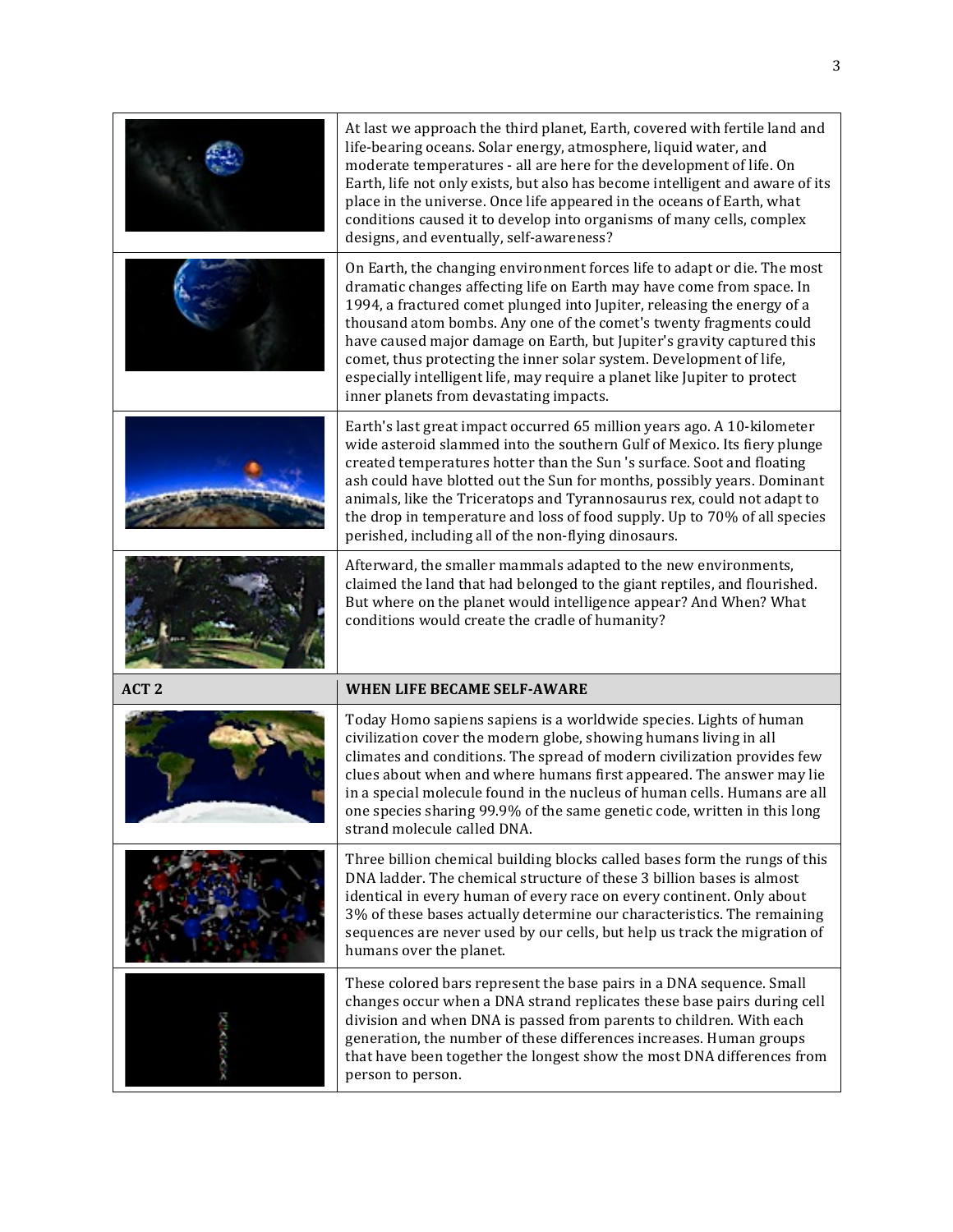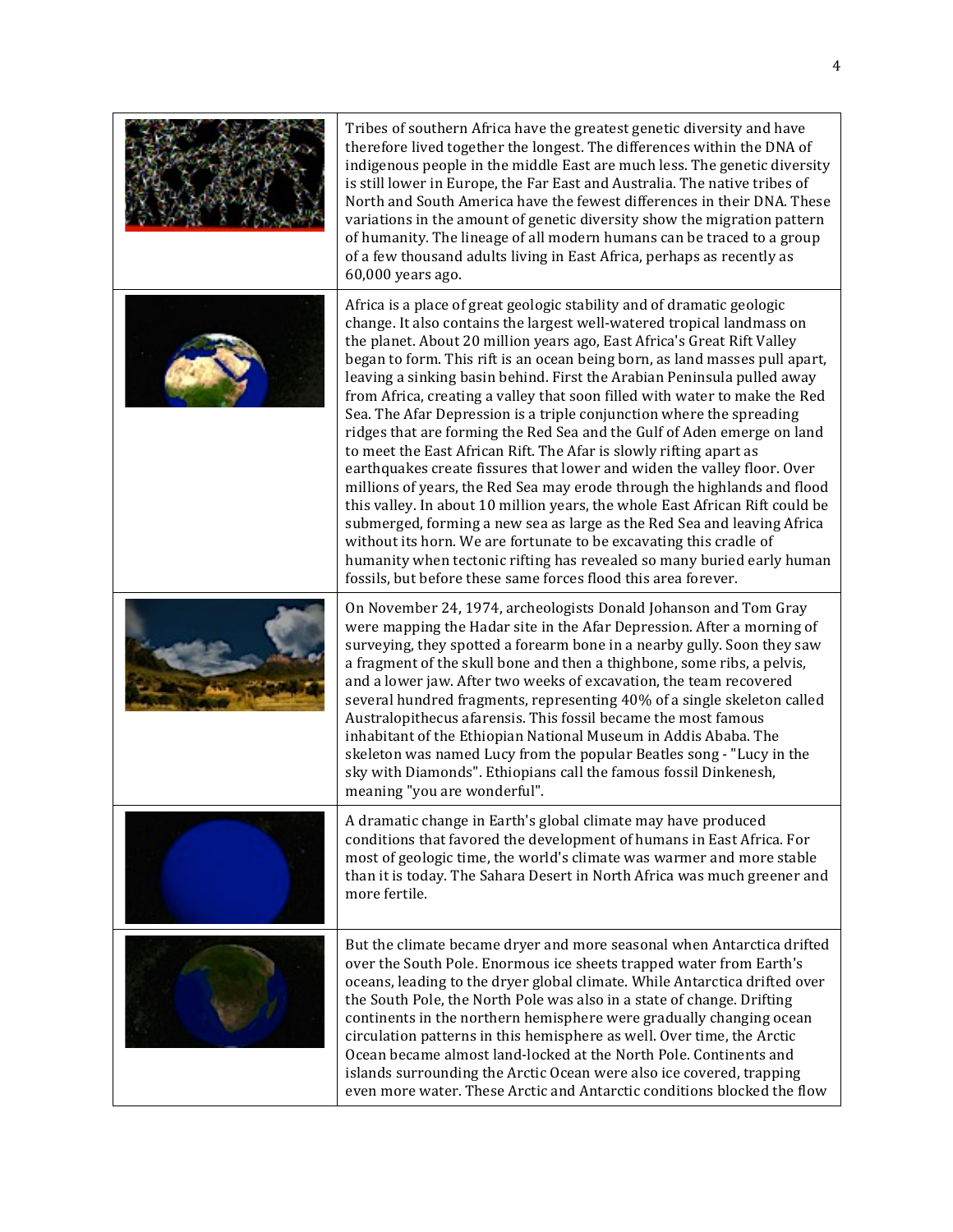| of warm water from the equator to the poles and encouraged the<br>accumulation of ice at both poles.                                                                                                                                                                                                                                                                                                                                                                                                 |
|------------------------------------------------------------------------------------------------------------------------------------------------------------------------------------------------------------------------------------------------------------------------------------------------------------------------------------------------------------------------------------------------------------------------------------------------------------------------------------------------------|
| With the appearance of ice caps, global temperatures dropped and ice<br>periodically covered northern Europe. These ice ages brought drier and<br>more severe seasonal weather to the planet. In Africa, they caused many<br>tropical forests to become grasslands. At this time our distant ancestors<br>gradually left the trees and learned to thrive in the new open savannas.                                                                                                                   |
| Lucy embodies these early human ancestors. She lived over three million<br>years ago and was about the height and weight of a young girl today. She<br>was fully bipedal - walking upright on two legs. By standing upright she<br>could look over the grassland, cover longer distances, spot predators,<br>and regulate her body temperature more efficiently.                                                                                                                                     |
| Because she walked on two legs, she would probably have recognized the<br>Sun, and the cycles of day and night - or at least reacted to changes in<br>light level. Lucy's hands were humanlike but her fingers were slightly<br>more curved. Her brain was less then a third of the size of a modern<br>human brain. And she had an ape shaped head with a forward thrusting<br>jaw. Although she walked on two legs with her hands free, there is no<br>evidence that she made or used stone tools. |
| Based on the fossil record of East Africa, we can show the changing<br>appearance and environment of our human ancestors, beginning 5<br>million years ago. Our story starts with Ardipithecus who walked<br>upright, but probably made his home in shady forests, rather than open<br>savannahs.                                                                                                                                                                                                    |
| Australopithecus afarensis appeared almost 4 million years ago as the<br>environment of East Africa was changing from tropical forest to open<br>grassland. Lucy is an Australopithecus afarensis. She could retreat to the<br>trees to protect her young, but walking upright helped her gather food<br>and avoid predators on the open plains.                                                                                                                                                     |
| Australopithecus garhi lived less than three million years ago. He was<br>taller than Lucy, but had her protruding ape-like face. Crude stone tools<br>discovered nearby suggest that he might have been a scavenger who<br>could butcher meat, providing a diet rich in protein and fats.                                                                                                                                                                                                           |
| Homo habilis, the first species of the Homo genus, lived about two<br>million years ago. His jaw was less protruding and his increased brain<br>capacity was about half that of a modern human's. Homo habilis was<br>probably both a scavenger and a hunter whose larger brain enabled him<br>to track the flights of vultures toward an animal carcass or follow the<br>triumphant laughs of a feeding hyena.                                                                                      |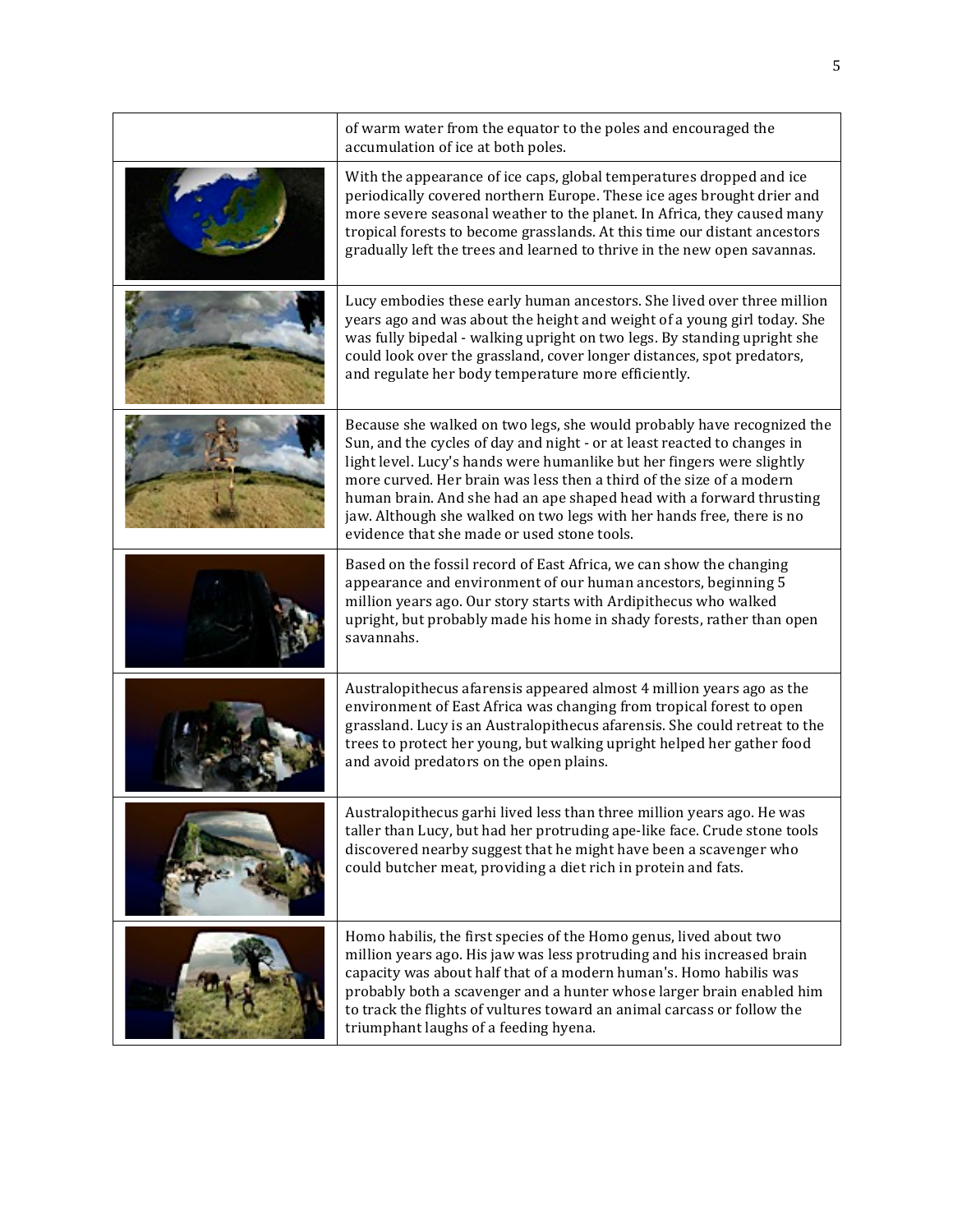|                  | Sky myths and patterns show how surviving human civilizations around<br>the world have adapted to different environments and developed a<br>heritage of legends and heroes.                                                                                                                                                                                                                                                                                                                                                   |
|------------------|-------------------------------------------------------------------------------------------------------------------------------------------------------------------------------------------------------------------------------------------------------------------------------------------------------------------------------------------------------------------------------------------------------------------------------------------------------------------------------------------------------------------------------|
| ACT <sub>3</sub> | <b>WHEN LIFE LEARNED TO WONDER</b>                                                                                                                                                                                                                                                                                                                                                                                                                                                                                            |
|                  | This eruption may have caused a global human population crash with<br>perhaps only a few thousand humans surviving. Under the severe<br>environmental stress caused by the cold and dark volcanic winter, the<br>surviving humans had to develop new levels of cooperation and greater<br>technical skills and tools - skills of invention and collaboration that<br>would eventually empower them to expand and dominate the planet.                                                                                         |
|                  | About 74,000 years ago, a mega-colossal volcanic eruption, called the<br>Toba Event, covered the Earth in ash, ejecting 2,000 times as much<br>material as the 1980 Mount St. Helens eruption. Ash and sulfuric acid,<br>carried westward by prevailing monsoon winds, destroyed life across<br>India, the middle east and northern Africa. The eruption lasted perhaps<br>two weeks, but the resulting volcanic winter significantly altered global<br>climate for the next thousand years, causing both drought and famine. |
|                  | Fossils found in East Africa, have allowed modern Homo sapiens sapiens<br>to piece together an ancestry shaped by adaptation to a dramatically<br>changing environment - a condition that favored the development of<br>intelligence, problem solving, communication, and community.                                                                                                                                                                                                                                          |
|                  | The first modern human, called Homo sapiens idaltu, lived 200,000 years<br>ago, along with hippos and buffalos, which he hunted and killed using<br>advanced stone tools made from volcanic rocks and glasses. These early<br>humans may have had funeral rituals using fire to cremate their dead.                                                                                                                                                                                                                           |
|                  | The very adaptable Homo erectus had a brain about 75% of a modern<br>human's. Mastering fire, he could also tolerate colder temperatures and<br>cook a variety of foods. His complex group required some form of<br>language to communicate feelings and expectations.                                                                                                                                                                                                                                                        |
|                  | Paranthropus boisei lived at the same time as Homo habilis, but was<br>much more muscled and had massive teeth designed for chewing grubs<br>and hard-shelled nuts. His restricted diet may have led to his extinction<br>while early humans thrived on a variety of plants and animals.                                                                                                                                                                                                                                      |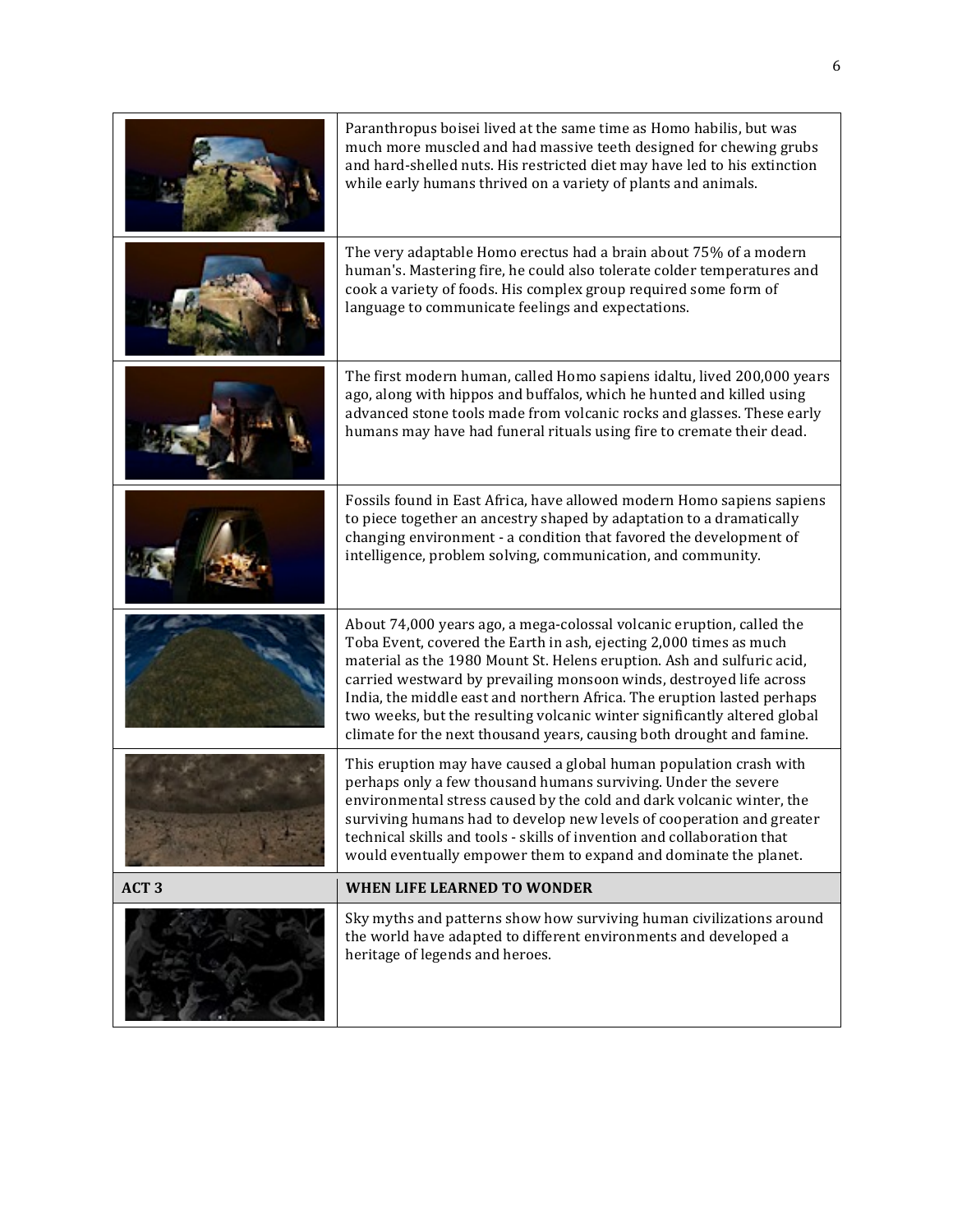|                | The oldest known star map is an image of a hunter scratched on a<br>mammoth tusk over 30,000 years ago. This figure with arms and legs<br>outstretched is posed like the Western constellation Orion, including the<br>hunter's sword. The hunter Orion is also mentioned in the Biblical texts<br>of the Dead Sea Scrolls found in caves at Qumran on the Dead Sea's<br>northern shore.                                                                                                                                                                                                                                                                                                                                                                                                                 |
|----------------|----------------------------------------------------------------------------------------------------------------------------------------------------------------------------------------------------------------------------------------------------------------------------------------------------------------------------------------------------------------------------------------------------------------------------------------------------------------------------------------------------------------------------------------------------------------------------------------------------------------------------------------------------------------------------------------------------------------------------------------------------------------------------------------------------------|
|                | Farming and settled civilizations led to regular observations of the sky.<br>In Ethiopia, the ancient land of Lucy, farmers used the appearance of<br>specific stars in the Orion region to set their annual calendar. As<br>agriculture became more efficient, there was time for science, religion,<br>calendar making and watching the heavens.                                                                                                                                                                                                                                                                                                                                                                                                                                                       |
|                | In the architecture of Ethiopia, we also find modern expressions of the<br>complex relationship between humans and the stars. Stone monoliths<br>dominate Axum, the capital city of the ancient Axumite kingdom, over<br>2,000 years ago. These obelisks have a rectangular base with a false door<br>carved on one side. Elements like small windows and disk patterns<br>decorate the shaft. These obelisks were erected as funerary markers and<br>their structure may symbolize a tower leading to heaven.                                                                                                                                                                                                                                                                                           |
|                | Within the ancient city of Gondar in the Ethiopian highlands, lies the 300-<br>year-old Debre Berhan Selassie Church, its name meaning "Trinity at the<br>Mountain of Light". Two arched doors lead into the rectangular<br>sanctuary. Inside the faces of angels appear in rows between the ceiling<br>beams. They stare down with large eyes etched in kohl, a black substance<br>Africans use to darken their eyelids. A monk painted the interior of this<br>small sistine chapel. He gathered the colors for his paintings from local<br>rocks, soil, plants and the blood of animals. Each of his faces has a<br>different expression and all eyes appear to follow you around the room.<br>Here the connection between the Earth below and legends of the sky<br>above is very real and personal. |
|                | Modern astronomers search for a new relationship between humans and<br>the universe beyond. They travel to mountaintop observatories to<br>explore the cosmos - looking far beyond constellation patterns - seeing<br>farther with each larger telescope. They also watch the motions of stars<br>for evidence of planets beyond our solar system that could harbor life.                                                                                                                                                                                                                                                                                                                                                                                                                                |
|                | These astronomers are continuing a magnificent journey of human vision<br>that began over 3 million years ago when a young female peered over the<br>grassland of East Africa and saw the distant horizon beyond her<br>fingertips.                                                                                                                                                                                                                                                                                                                                                                                                                                                                                                                                                                      |
| <b>CREDITS</b> | <b>ENDING CREDITS</b>                                                                                                                                                                                                                                                                                                                                                                                                                                                                                                                                                                                                                                                                                                                                                                                    |
| Copyright      | 2008, The Houston Museum of Natural Science                                                                                                                                                                                                                                                                                                                                                                                                                                                                                                                                                                                                                                                                                                                                                              |
| Narration      | Jim Bratton<br>Catherine Lu                                                                                                                                                                                                                                                                                                                                                                                                                                                                                                                                                                                                                                                                                                                                                                              |
| Music & Score  | Shai Fishman                                                                                                                                                                                                                                                                                                                                                                                                                                                                                                                                                                                                                                                                                                                                                                                             |

L